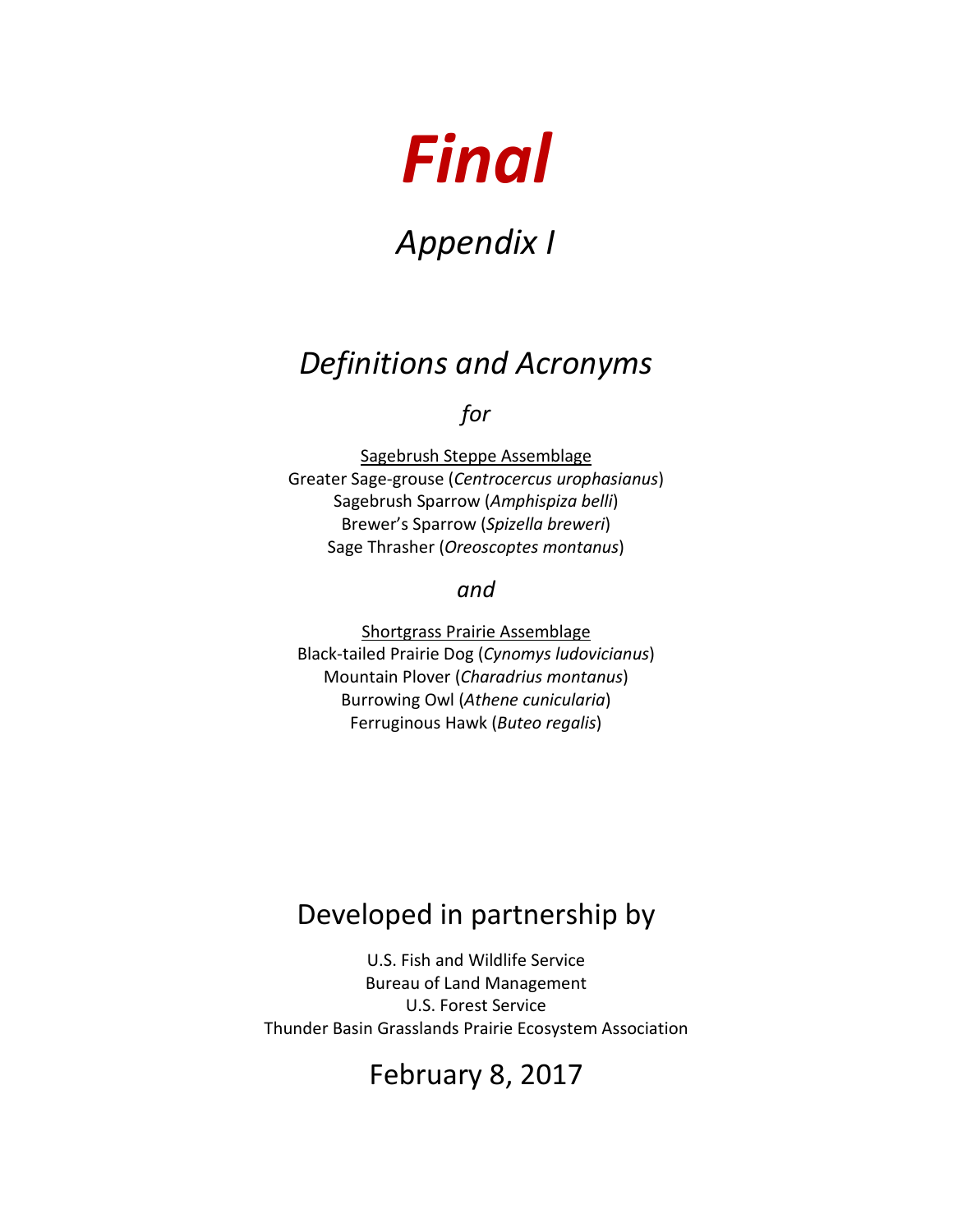The definitions and acronyms in this Appendix apply to all conservation Strategy documents.

#### **Definitions**

**"Adaptive Management"** is a systematic approach for improving resource management by learning from management outcomes, including exploring alternative ways to meet management objectives, monitoring to identify impacts of management actions, etc. In the case of the conservation Strategy, potential changes in Conservation Measures implemented on enrolled properties will be identified through a formal evaluation process in collaboration with the Conservation Advisory Committee and the FWS

**"Association"** is the Thunder Basin Grasslands Prairie Ecosystem Association, a non-profit membership organization of property owners established in 1999 and became an incorporated non-profit in 2002.

"**Association Member**" is an individual or company that is a regular member of the Association in good standing and owns or has management control of lands within the five northeastern Wyoming counties of Campbell, Converse, Crook, Niobrara, and Weston and has made a one-time participation fee to obtain coverage under the Strategy based on total enrolled acreage.

**"Avoid"** is used to indicate minimizing to the maximum extent possible. It does not infer that a specific action or condition will never occur. Where a participant cannot avoid completely, the impact would be evaluated and points for the conservation measures would typically be lower than in a similar situation where complete avoidance was possible.

**"Conservation Agreement (CA)"** seeks to implement the conservation Strategy described in the CCAA by allowing eligible companies to carry out conservation measures as provided in the conservation Strategy subject to the terms of the CA. Association Members participate in this CA by voluntarily entering into a CI/CP. The CA is Appendix B to the CCAA.

**"Candidate Conservation Agreement (CCA)"** seeks to implement the conservation Strategy described in the CCAA for certain land uses by Participating Members that are authorized by the BLM or USFS and occur on lands in the Coverage Area that are administered by BLM or USFS. Association Members participate in this CCA by voluntarily entering into a CI/CP. The CCA is Appendix A to the CCAA.

**"Candidate Conservation Agreement with Assurances (CCAA)"** is the source or parent document for the conservation Strategy that is implemented on a voluntary basis through the CCAA, the CCA, and the CA. Non-federal lands in the Coverage Area that meet certain criteria are eligible to enroll in the CCAA through a CI.

**"Candidate Conservation Agreement with Assurances (CCAA) Standard"** is the FWS policy requirement for CCAAs, which is that "actions to be taken through the proposed CCAA would remove the need to list the covered species when combined with actions carried out on other necessary properties. Other necessary properties are those on which conservation measures would have to be implemented in order to preclude or remove any need to list the covered species." On December 27, 2016, the FWS finalized a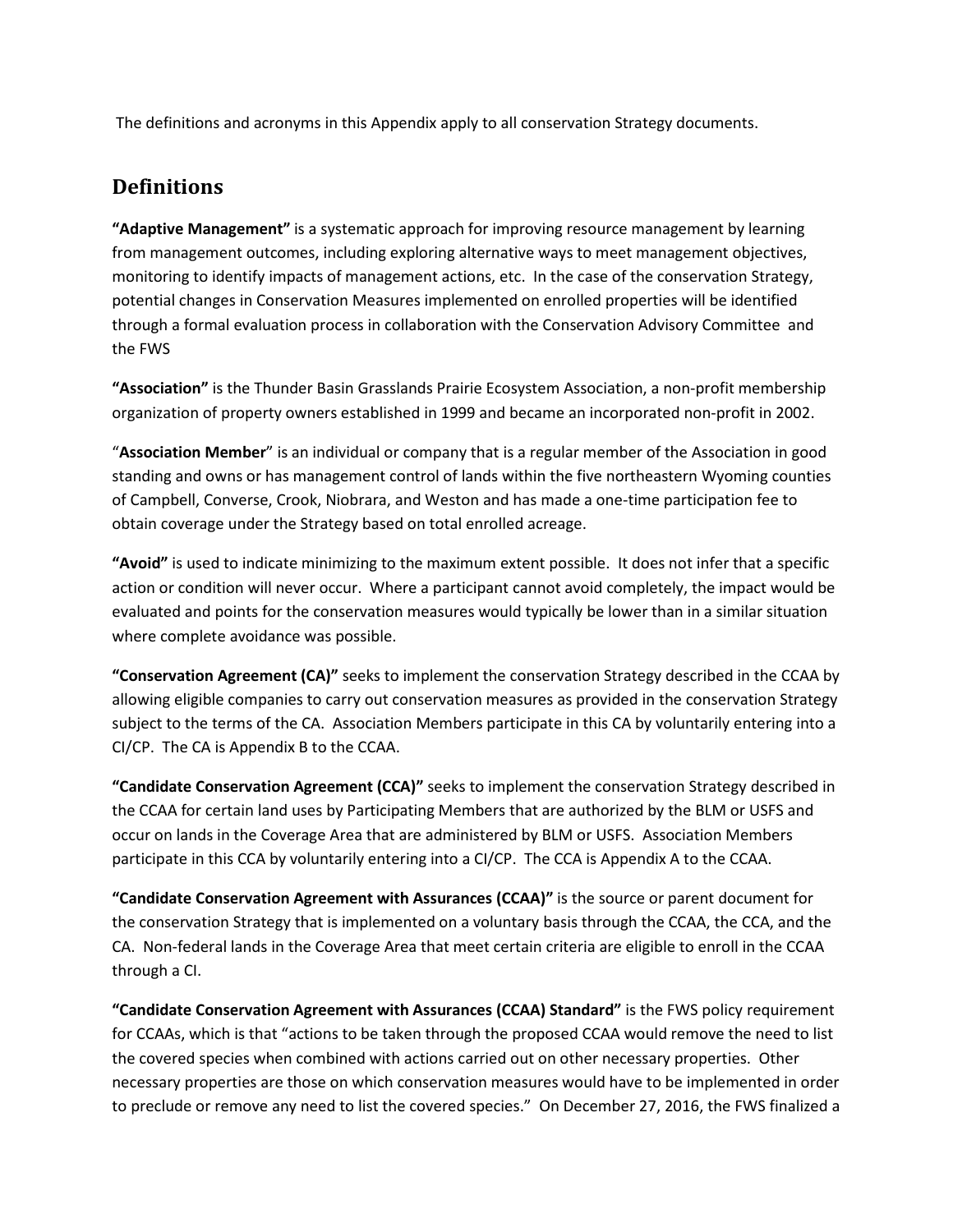revised policy for CCAAs to clarify the CCAA Standard to require a net conservation benefit to the covered species specifically on the property to be enrolled and eliminate references to "other necessary properties." Though this CCAA was finalized prior to the effective date of the policy (March 21, 2017), the Conservation Strategy's goals and commitments also meet the newly finalized CCAA standard.

**"Certificate of Inclusion (CI)"** is the vehicle through which a Participating Member enrolls eligible nonfederal lands in the CCAA.

**"Certificate of Participation (CP)"** is the vehicle through which a Participating Member agrees to participate in the CCA.

**"Changed Circumstances"** are activities or circumstances that may arise after the Strategy has been finalized that can reasonably be anticipated and planned for in the Strategy and that require the Association and the FWS to reassess and possibly revise the Conservation Measures being implemented in the affected location.

**"Conservation Advisory Committee"** is established through the Interagency MOU and consists of experts from the Bureau of Land Management, U.S. Forest Service, U.S. Fish & Wildlife Service, Wyoming Game and Fish Department, University of Wyoming - Extension, the Natural Resource Conservation Service in the U.S. Department of Agriculture, three members from non-governmental organizations (which might include but would not be limited to, the Rocky Mountain Bird Observatory, Audubon Wyoming, Environmental Defense Fund, etc.) and two or more consulting biologists with regional expertise (see Appendix E, Section 6.1).

**"Conservation Measures"** are the land management actions set forth in Appendices C and D for Sagebrush Steppe Assemblage and Shortgrass Prairie Assemblage, respectively.

**"Conservation Priority Areas"** are areas the Conservation Advisory Committee, working collaboratively, identified as priorities for conservation under the conservation Strategy. The Conservation Priority Areas for the sagebrush steppe assemblage include the six sage-grouse core areas and one connectivity area within the coverage area as designated in the State of Wyoming Governor's Executive Order (Wyoming EO 2015-4) and other suitable habitats in proximity to these areas where meaningful longterm conservation benefit is likely to be achieved. For shortgrass prairie habitats, these areas consist of Conservation Advisory Committee-designated habitats occupied by the species or providing required habitat features within the Coverage Area.

**"Coverage Area"** is the area where Association Members may enroll their property. The Coverage Area encompasses approximately 13.2 million acres of private, state, and federal property, spanning northeastern Wyoming and southeastern Montana. In addition, the Coverage Area includes two qualifying peripheral properties within portions of three counties in southeastern Montana, and additional qualifying peripheral properties within a 10-mile wide area spanning portions of seven additional counties located immediately west and south of the five county block in Wyoming.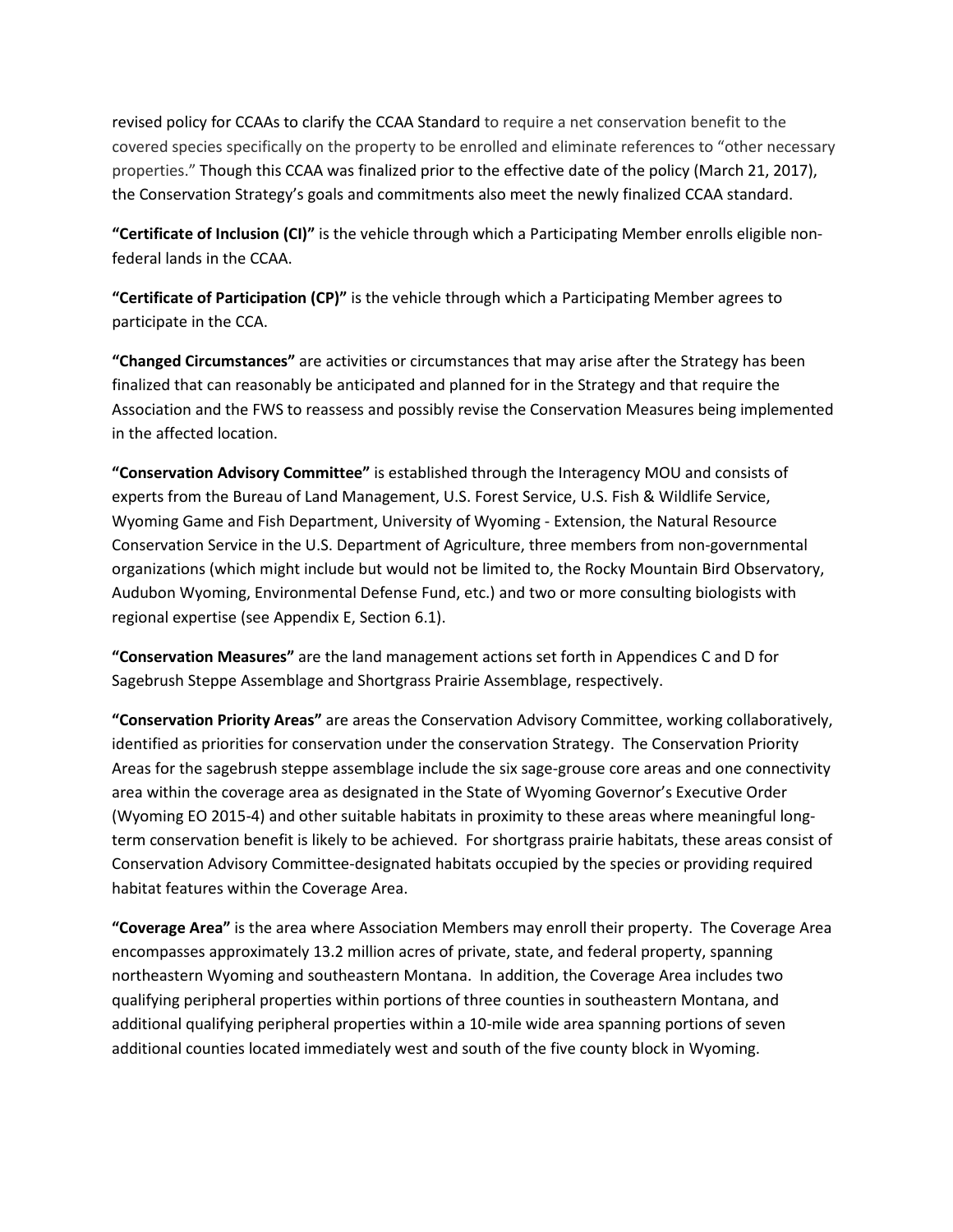**"Covered Activities"** include general farm and ranch operations, recreation, oil and gas production activities and surface/in-situ mining operations, as well as Conservation Measures that will be implemented under the conservation Strategy.

**"Covered Species"** are four sagebrush obligates: greater sage-grouse (*Centrocercus urophasianus; hereafter sage-grouse*), sagebrush sparrow (*Artemisiospiza nevadensis*), Brewer's sparrow (*Spizella breweri*), sage thrasher (*Oreoscoptes montanus*); and four shortgrass species: black-tailed prairie dog (*Cynomys ludovicianus*), mountain plover (*Charadrius montanus*), burrowing owl (*Athene cunicularia*), and ferruginous hawk (*Buteo regalis*).

**"Go-back Land"** is land that was once cultivated and that has been allowed to go back to whatever vegetation will volunteer on it. There is usually a progression of vegetative species, depending on extent of cultivation.

**"Grazing Management Plan"** is a strategy that outlines manipulation of the grazing animal to meet desired objectives and includes such details as habitat objectives, livestock numbers, in/out dates, range improvements, supplemental forage, monitoring specifics, drought/post-drought management, etc.

**"Interagency MOU"** is the 2014 Interagency Memorandum of Understanding for Candidate Conservation Agreement with Assurances and integrated Candidate Conservation Agreement and Conservation Agreement between the Association, FWS, BLM, USFS and Wyoming Game and Fish Department. The MOU is Appendix H to the CCAA.

**"Lek"** is a traditional courtship display area attended by male sage-grouse in or adjacent to sagebrush dominated habitat. A lek is designated based on observations of two or more male sage-grouse engaged in courtship displays. Sub-dominant males may display on temporary strutting areas but these areas usually fail to become established leks. Therefore, a site where less than five males are observed strutting should be confirmed active for two years before considering the site a lek.

**"Map"** unless otherwise specified, to map is to create a GIS or GPS perimeter of the specified area.

**"Non-federal Property Owner"** is a person with a fee simple, leasehold, or other property interest (including owners of water or other natural resources), or any other entity that may have a property interest, sufficient to carry out the proposed management activities, subject to applicable state law, on non-federal land. This would include states, local governments, tribes, businesses, organizations and private individuals, and includes owners of land as well as owners of other natural resources.

**"Occupied Sage-grouse Habitat"** is any area where sage-grouse have been observed in at least 1 of the last 10 consecutive years. This is initially based on existing sightings and survey results as modified by on-going data collection (e.g., sage-grouse collaring studies, future sightings, pellet counts, nest locations, etc.)

**"Occupied Sage-grouse Lek"** is any lek where sage-grouse have been observed in at least 1 of the last 10 consecutive years.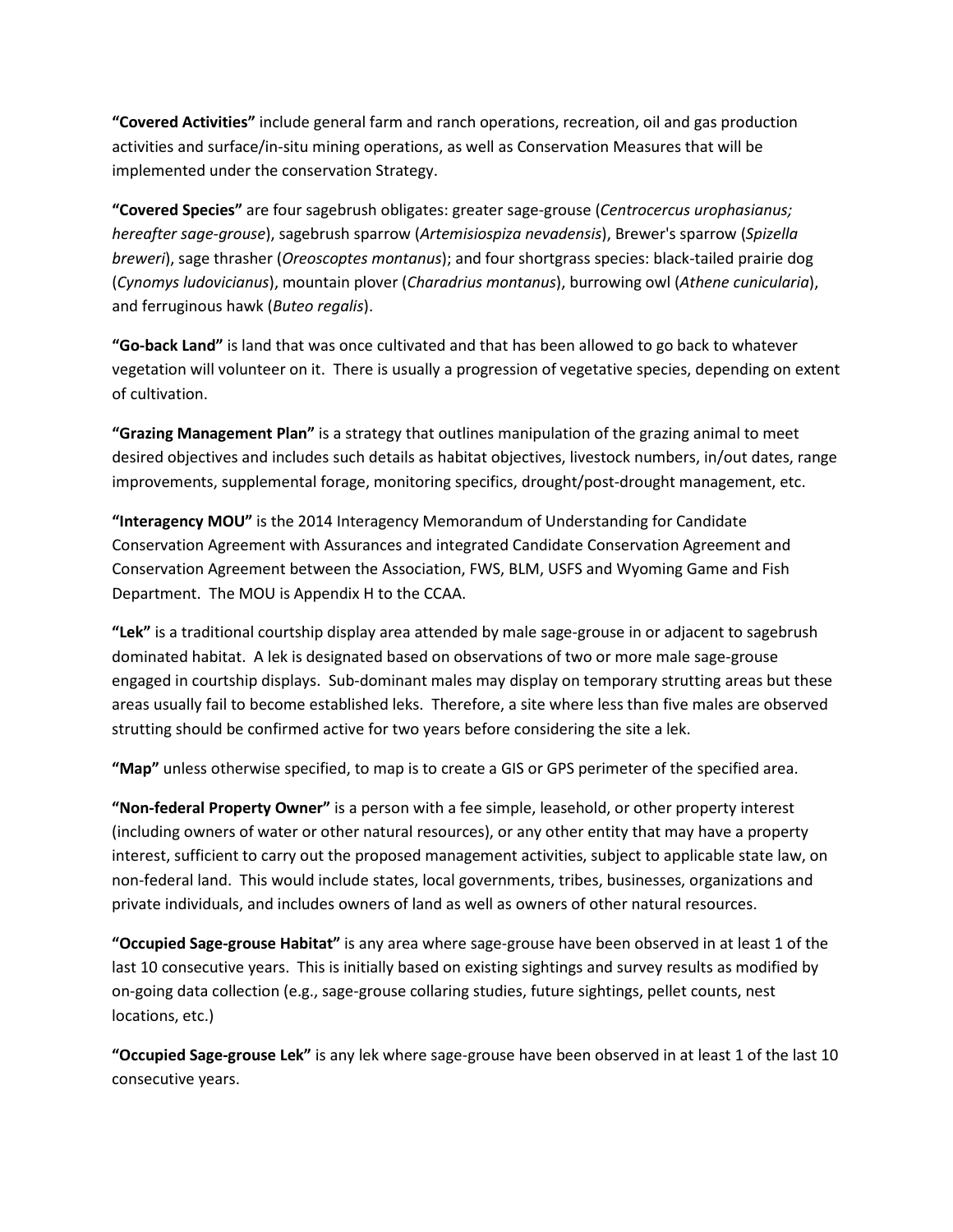**"Participating Member"** is a member of the Association that has agreed to conduct Conservation Measures as provided in the conservation Strategy pursuant to a current CI or CI/CP.

**"Point(s)"** are the system of valuing Conservation Measure benefit to the Covered Species. Appendix E contains a complete discussion of the point system.

**"Potential Coal Development Area"** is an area designated by Participating Members where future coal development is expected to occur and includes the coal development potential area delineated in the 2007 Casper BLM Resource Management Plan, including the 2015 Greater Sage-Grouse Amendment, plus a five mile buffer along the western and southern side.

**"Potential Mineral Development Areas"** refers to the Potential Coal Development Area and the Potential Oil and Gas Development Area collectively.

**"Potential Oil and Gas Development Area"** is an approximately 350,000 acre area designated by the Association Members where future oil and gas development is expected to occur. This area is generally contiguous and outside of designated sage-grouse core areas.

**"Sagebrush"** as used for the covered sagebrush obligate species includes all species and sub-species of the genus Artemisia except the mat-forming sub-shrub species frigida (fringed) and pedatifida (birdfoot).

**"Sagebrush Steppe Assemblage"** includes the greater sage-grouse (*Centrocercus urophasianus*), sagebrush sparrow (*Artemisiospiza nevadensis*), Brewer's sparrow (*Spizella breweri*), and sage thrasher (*Oreoscoptes montanus*).

**"Shortgrass Prairie Assemblage"** includes the black-tailed prairie dog (*Cynomys ludovicianus*), mountain plover (*Charadrius montanus*), burrowing owl (*Athene cunicularia*), and ferruginous hawk (*Buteo regalis*).

**"Small Acreage Owner"** is a non-federal property owner with 40 enrolled acres or less. Small acreage owners have different point requirements for participation, as described in Appendix E.

**"Strategy"** is the combined conservation instrument, consisting of a CCAA and integrated CCA and CA.

**"Suitable Sage-grouse Habitat"** is nesting, breeding, brood-rearing, or winter use areas within the mapped occupied range of sage-grouse with 5 percent or greater sagebrush canopy as measured by the technique(s) developed by interagency methods.

**"Suitable Shortgrass Prairie Habitat"** is vegetative conditions that are known or suspected of providing habitat during important life periods as determined by existing or historical records and/or by habitat assessments.

**"Unforeseen Circumstances"** are those circumstances affecting a Covered Species that could not reasonably have been anticipated by the parties at the time of the Strategy's negotiation and development, and that result in a substantial and adverse change in the status of the Covered Species.